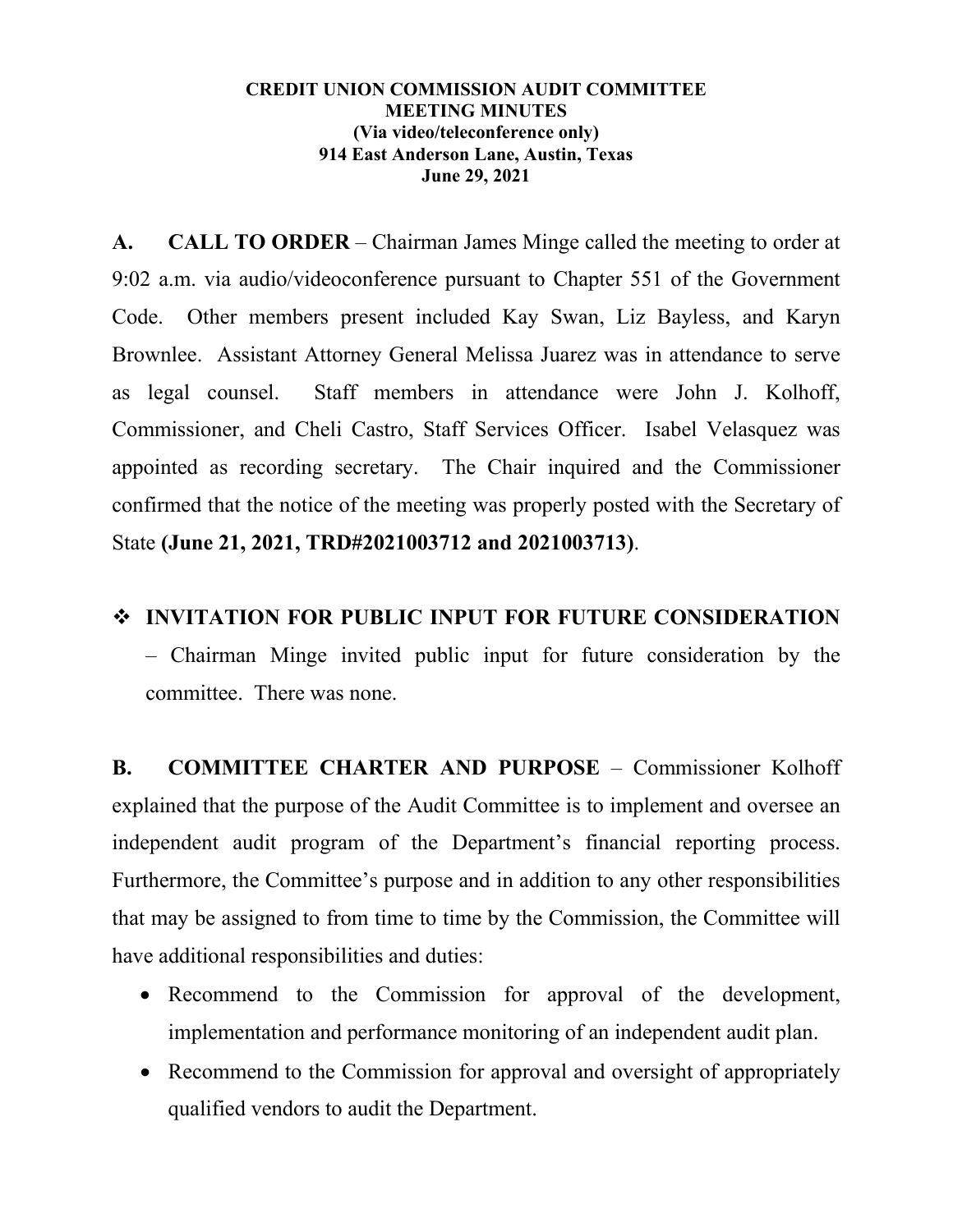- Encourage and facilitate cooperation between auditors hired by the Commission and auditors assigned by other state agencies to audit the Department.
- Recommend to the Commission for approval a solicitation document, a vendor, or a contract for auditing services only if the solicitation document, vendor's proposal, or the proposed contract, as applicable, includes a clause that requires the selected vendor to cooperate with an auditor assigned by a state agency to audit the Department, and only if it includes any other clauses required by the Commission.

After a brief discussion, the Committee took no action.

**C. PROCUREMENT PROCESS –** Commissioner Kolhoff highlighted the requirements included in the meeting packet outlining the Government Code that relates to professional and consulting services as well as defining the scope and specification requirements needed. Mr. Kolhoff reported that currently we do not have an acquisition plan ready for the Committee to review since we want to be sure that we are going in the right direction before formalizing the acquisition plan, with the next step after that being to put out a bid/Request for Proposal (RFP).

After a lengthy discussion, the Committee took no action.

**D. Audit Delegation Request 469-2021-001** – Commissioner Kolhoff reported on the letter included in the meeting packet from the State Auditor's Office delegating to the Department the authority to employ a private auditor to provide internal audit services. Mr. Kolhoff further explained that in accordance with the Government Code, anytime you bring in an internal auditor you have to seek a delegation of authority by the State Auditor's Office, and that moving forward with